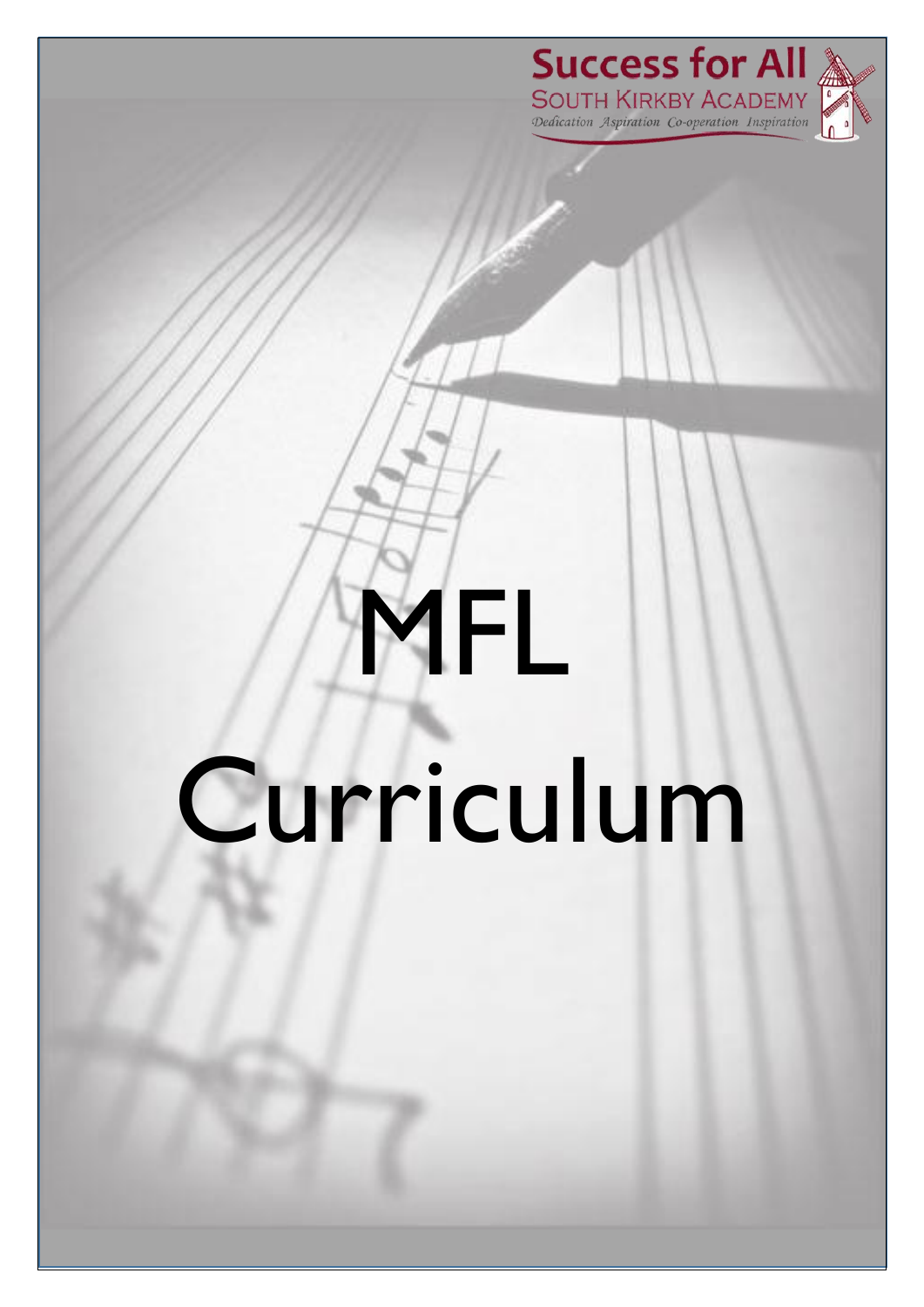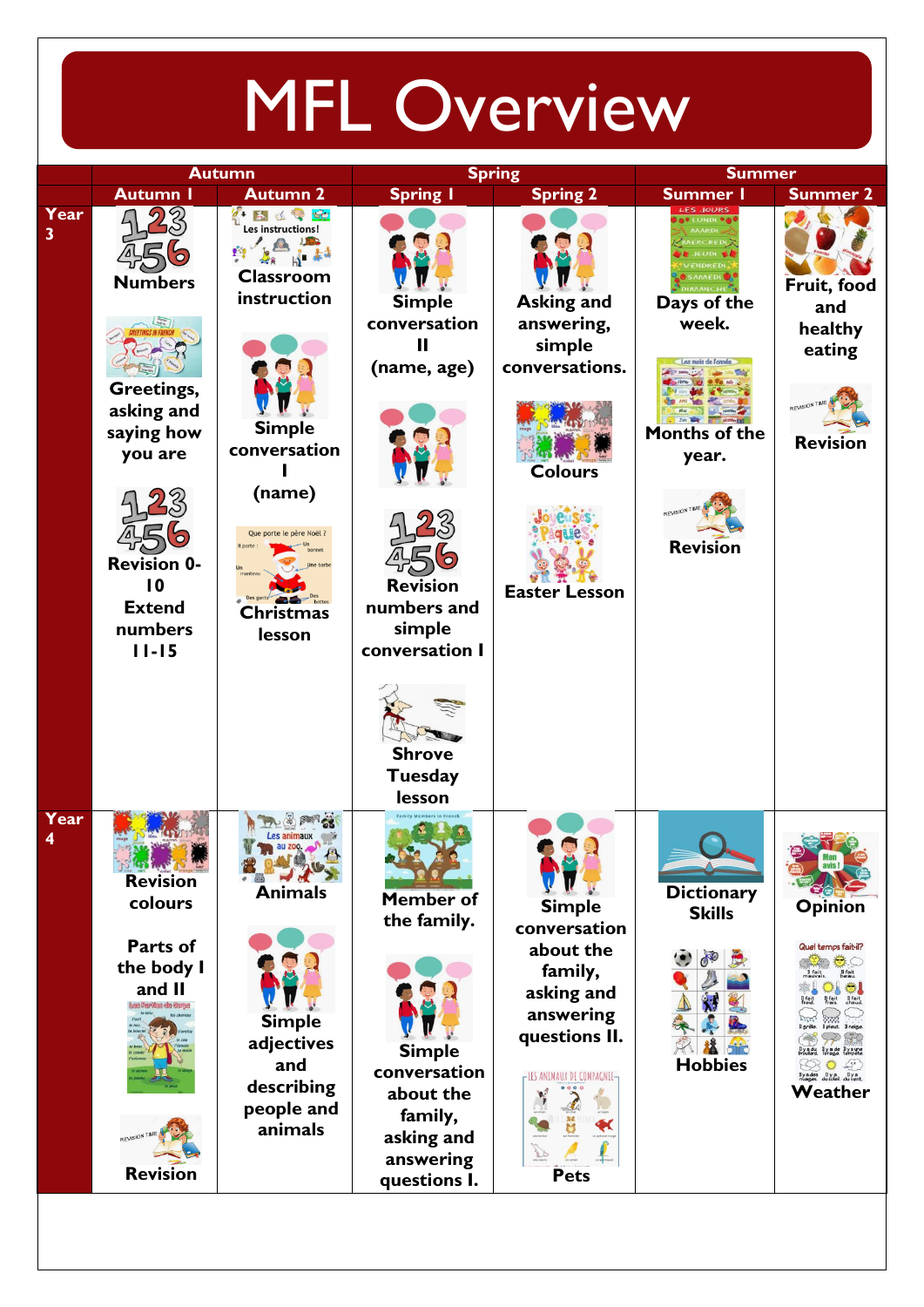|                                 |                         | Que porte le père Noël ?<br>Il porte<br>bonnet<br>Une barbe<br>Des gants<br>Christmas<br>lesson |                         |          | Playground<br>songs and<br>activities<br>REVISION TIME<br><b>Revision</b> | REVISION TIME<br><b>Revision</b> |
|---------------------------------|-------------------------|-------------------------------------------------------------------------------------------------|-------------------------|----------|---------------------------------------------------------------------------|----------------------------------|
| Year<br>$\overline{\mathbf{5}}$ | $\bullet\bullet\bullet$ | $\ddotsc$                                                                                       | $\cdots$                | $\cdots$ | $\cdots$                                                                  | $\ddotsc$                        |
| Year<br>$\boldsymbol{6}$        | $\cdots$                | $\bullet\bullet\bullet$                                                                         | $\bullet\bullet\bullet$ | $\cdots$ | $\bullet\bullet\bullet$                                                   | $\bullet\bullet\bullet$          |

French will be taught across KS2 from September 2020 on a rolling programme:

|        | 20/21     | 21/22     | 22/23      | 23/24     |
|--------|-----------|-----------|------------|-----------|
| Year 3 | Y3 scheme | Y3 scheme | Y3 scheme  | Y3 scheme |
| Year 4 | Y3 scheme | Y4 scheme | Y4 scheme  | Y4 scheme |
| Year 5 | Y3 scheme | Y4 scheme | Y 5 scheme | Y5 scheme |
| Year 6 | Y3 scheme | Y4 scheme | Y5 scheme  | Y6 scheme |

La Jolie Ronde Scheme of Work will be used to deliver French lessons. All year groups will start following the Y3 scheme of work in 2020/2021. Lessons will be delivered by class teachers for 30 minutes each week, and although the same language will be taught initially, activities used will be age appropriate. Songs and stories will be used to support the delivery of French. Lessons will also include cultural links, and will look at the similarities and differences between the French and English culture.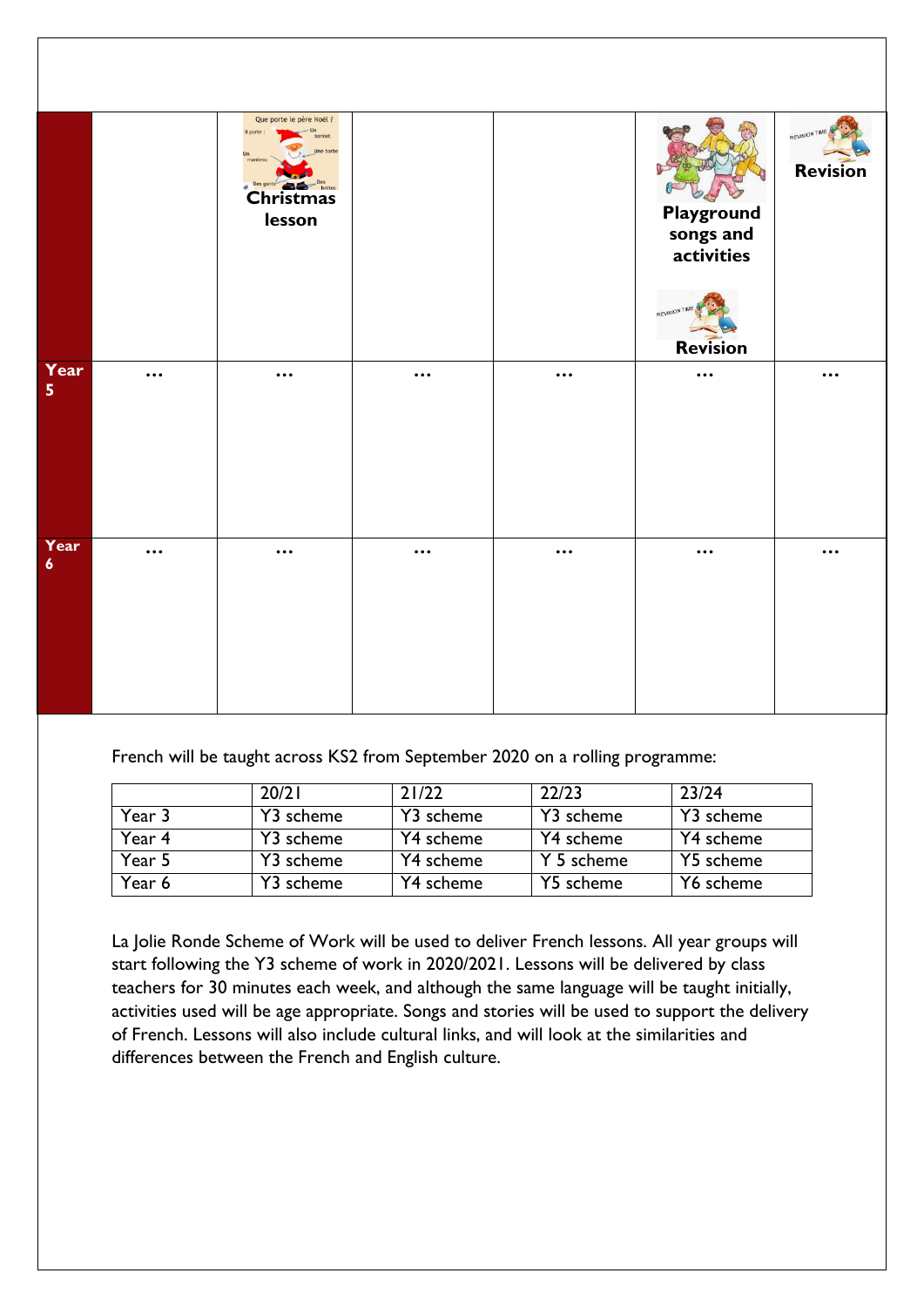## Year 3

|                                               | <b>Autumn</b>                                                                                                                                                                                                               |                                                                                                                                                                                                                                                                  |                                                                                                                                                                                                                                   | <b>Spring</b>                                                                                                                            | <b>Summer</b>                                                                                                                                                                                                         |                                                                                                                                                                                                                                    |
|-----------------------------------------------|-----------------------------------------------------------------------------------------------------------------------------------------------------------------------------------------------------------------------------|------------------------------------------------------------------------------------------------------------------------------------------------------------------------------------------------------------------------------------------------------------------|-----------------------------------------------------------------------------------------------------------------------------------------------------------------------------------------------------------------------------------|------------------------------------------------------------------------------------------------------------------------------------------|-----------------------------------------------------------------------------------------------------------------------------------------------------------------------------------------------------------------------|------------------------------------------------------------------------------------------------------------------------------------------------------------------------------------------------------------------------------------|
|                                               | <b>Autumn I</b>                                                                                                                                                                                                             | <b>Autumn 2</b>                                                                                                                                                                                                                                                  | <b>Spring I</b>                                                                                                                                                                                                                   | <b>Spring 2</b>                                                                                                                          | <b>Summer I</b>                                                                                                                                                                                                       | <b>Summer 2</b>                                                                                                                                                                                                                    |
| <b>Overview</b>                               | <b>Numbers 0-</b><br>10<br>Oui non<br>Greetings,<br>asking and<br>saying how<br>you are.                                                                                                                                    | <b>Classroom</b><br>instructions<br>Ask for a<br>given name<br><b>Christmas</b><br>lesson                                                                                                                                                                        | <b>Revision</b><br>of<br>numbers<br>and ask<br>for and<br>state age.<br><b>Easter</b><br>lesson<br><b>Shrove</b>                                                                                                                  | <b>Colours</b><br><b>Revision -</b><br><b>Asking and</b><br>answering<br>simple<br>conversation                                          | Days of the<br>week<br>Month of<br>the year.                                                                                                                                                                          | <b>Names of</b><br>fruit.<br><b>Revision</b>                                                                                                                                                                                       |
|                                               |                                                                                                                                                                                                                             |                                                                                                                                                                                                                                                                  | Tuesday                                                                                                                                                                                                                           |                                                                                                                                          |                                                                                                                                                                                                                       |                                                                                                                                                                                                                                    |
| <b>Key Skills</b><br>and<br><b>Activities</b> | <b>Letter Strings</b><br>$-$ oi, eu<br>Links between<br>sounds and<br>spellings<br>Watch mouth<br>of speaker.<br>Listen and<br>respond to<br>rhymes.<br>Imitate<br>pronunciation.<br>Participate in<br>a short<br>exchange. | <b>Auditory</b><br>discrimination<br>between<br>un/une.<br>Enjoy making<br>French sounds<br>and copy<br>intonation<br>patterns.<br>Listen to and<br>follow simple<br>commands.<br>Recognise a<br>question form.<br>Perform a<br>simple<br>communicative<br>task. | Participating<br>in chorusing<br>a finger<br>rhyme.<br>Understand<br>and<br>respond to<br>a question.<br>Make links<br>between<br>sounds and<br>spellings<br>and<br>recognise<br>some<br>familiar<br>words in<br>written<br>form. | Letter strings<br>oi, eu.]<br>Perform<br>actions to a<br>French song.<br>Experiment<br>with writing.<br>Respond to<br>sound<br>patterns. | Join in<br>reading a<br>story.<br>Match sound<br>to the<br>written<br>word.<br>Copy<br>correctly.<br>Imitate<br>pronunciation<br>of sounds.<br>Identify social<br>conventions<br>at home and<br>in other<br>cultures. | Letter<br>string -on.<br>Understand<br>and<br>respond to<br>a question.<br><b>Notice</b><br>spelling of<br>words.<br>Letter<br>string -eu,<br>oi.<br>Listen and<br>respond to<br>a nursery<br>rhyme and<br>an<br>extended<br>text. |
| <b>Key</b><br><b>Vocab</b>                    | Zéro, un<br>deux, trois,<br>quatre, cinq,<br>six, sept, huit,<br>neuf, dix, oui,<br>non, bonjour,<br>au revoiur,<br>comment ça<br>va? Très bien,<br>comme ci<br>comme ça,<br>mal                                            | Salut! Ecoutez,<br>regardez,<br>asseyez-vous,<br>levelez-vous,<br>répétez, venez<br>ici, silence,<br>comment<br>t'appelles-tu?,<br>Je m'appelle,<br>Monsieur,<br>Madame,<br>Mademoiselle                                                                         | Quel âge<br>as-tu? J'ai<br>ans.                                                                                                                                                                                                   | Rouge, bleu,<br>blanc, noir,<br>vert, jaune,<br>orange, rose,<br>gris, violet,<br>marron.<br>Verb -est (is)<br>Connective et<br>(and)    | Lundi, mardi,<br>mercredi,<br>jeudi,<br>vendredi,<br>samedi,<br>dimanche,<br>janvrier,<br>février, mars,<br>avril, mai,<br>juin, juillet,<br>août,<br>septembre,<br>octobre,<br>novembre,<br>décembre                 | Les<br>oranges, les<br>pores, les<br>prunes, les<br>fraises, les<br>pommes,<br>les<br>tomates,<br>les bananas,<br>les chips, le<br>coca, les<br>sucettes, le<br>chocolat,<br>les<br>bonbons.                                       |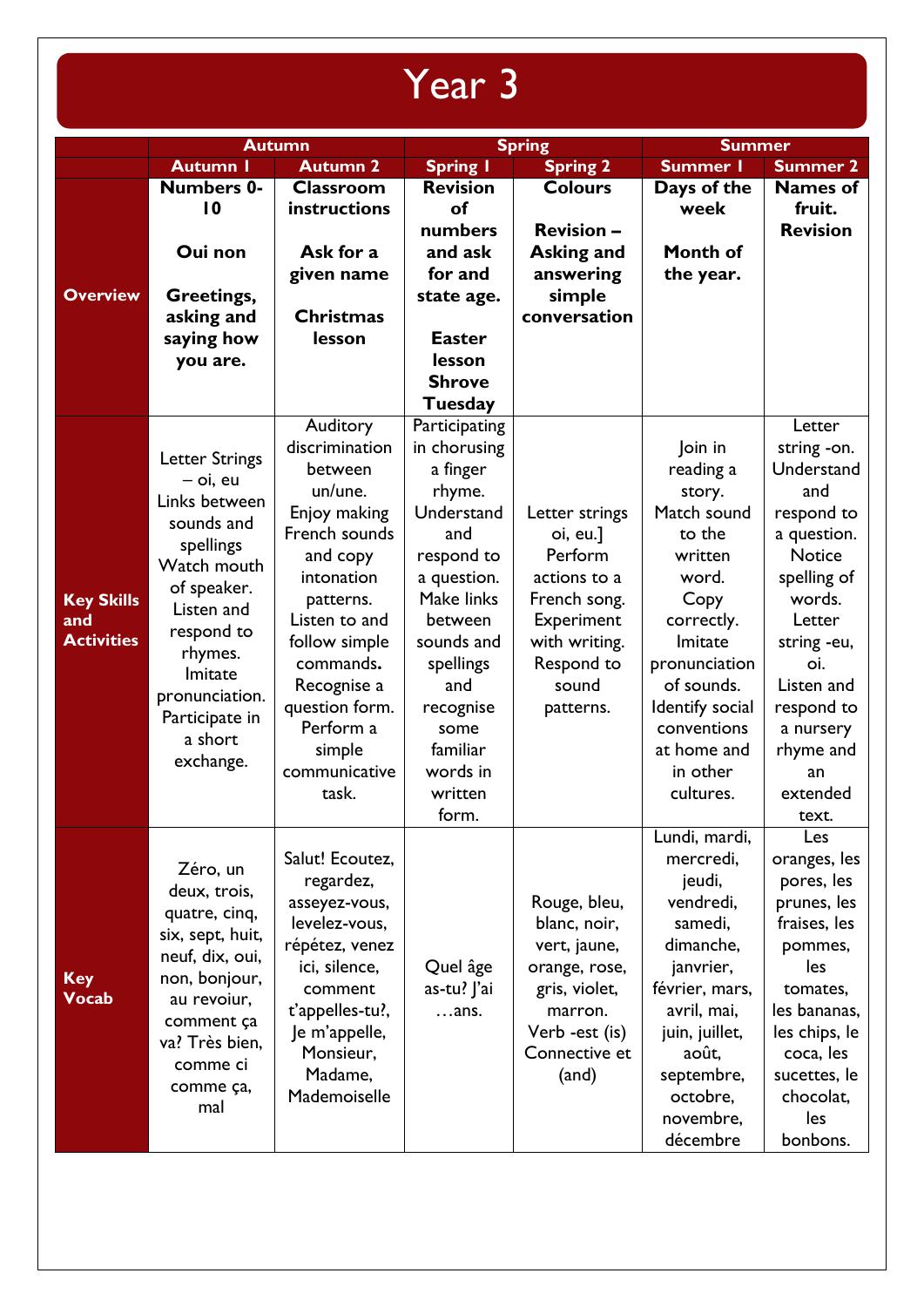## Year 4

|                                               | <b>Autumn</b>                                                                                                                                                                                                                                                                                                                                                                                                                                                               |                                                                                                                                                                                                                                                                                                                 | <b>Spring</b>                                                                                                                                                                                                                                                                     |                                                                                                                                                                                                                                                                                                                                                                                                                                      | <b>Summer</b>                                                                                                                                                                                                                                                                                                                                                                                                                                                |                                                                                                                                                                                                                                                                                                                                                                                                                                               |
|-----------------------------------------------|-----------------------------------------------------------------------------------------------------------------------------------------------------------------------------------------------------------------------------------------------------------------------------------------------------------------------------------------------------------------------------------------------------------------------------------------------------------------------------|-----------------------------------------------------------------------------------------------------------------------------------------------------------------------------------------------------------------------------------------------------------------------------------------------------------------|-----------------------------------------------------------------------------------------------------------------------------------------------------------------------------------------------------------------------------------------------------------------------------------|--------------------------------------------------------------------------------------------------------------------------------------------------------------------------------------------------------------------------------------------------------------------------------------------------------------------------------------------------------------------------------------------------------------------------------------|--------------------------------------------------------------------------------------------------------------------------------------------------------------------------------------------------------------------------------------------------------------------------------------------------------------------------------------------------------------------------------------------------------------------------------------------------------------|-----------------------------------------------------------------------------------------------------------------------------------------------------------------------------------------------------------------------------------------------------------------------------------------------------------------------------------------------------------------------------------------------------------------------------------------------|
|                                               | <b>Autumn I</b>                                                                                                                                                                                                                                                                                                                                                                                                                                                             | <b>Autumn 2</b>                                                                                                                                                                                                                                                                                                 | <b>Spring I</b>                                                                                                                                                                                                                                                                   | <b>Spring 2</b>                                                                                                                                                                                                                                                                                                                                                                                                                      | <b>Summer I</b>                                                                                                                                                                                                                                                                                                                                                                                                                                              | <b>Summer 2</b>                                                                                                                                                                                                                                                                                                                                                                                                                               |
| <b>Overview</b>                               | <b>Revision of</b><br>colours<br>from Y3.<br>Parts of<br>the body I<br>and II<br><b>Revision of</b><br>asking the<br><b>French</b><br><b>Translation</b><br>Listen to and                                                                                                                                                                                                                                                                                                   | <b>Animals</b><br>Verb être<br>Quantifier<br><b>Adjectives</b><br><b>Christmas</b><br>lesson                                                                                                                                                                                                                    | <b>Member of</b><br>the family.<br><b>Simple</b><br>conversation<br>about the<br>family,<br>asking and<br>answering<br>questions.                                                                                                                                                 | <b>Pets</b><br>Verb-<br>Avoir<br><b>Connective</b><br>Quantifier                                                                                                                                                                                                                                                                                                                                                                     | <b>Dictionary</b><br><b>Skills</b><br>Playground<br>songs and<br>activities.<br><b>Hobbies</b><br><b>Revision</b>                                                                                                                                                                                                                                                                                                                                            | <b>Opinion</b><br><b>Revision of</b><br>leisure<br>activities<br>and<br>opinion<br>phrases.<br>Weather<br>expression.                                                                                                                                                                                                                                                                                                                         |
| <b>Key skills</b><br>and<br><b>activities</b> | follow a<br>short story.<br><b>Identify</b><br>adjectives in<br>a text. And<br>recognise<br>that they can<br>change<br>spellings.<br>Listen for<br>specific<br>words and<br>phrases.<br>Pronounce<br>some words<br>accurately.<br>Understand<br>that all<br>French<br>nouns have a<br>gender.<br>Ask how to<br>say<br>something in<br>French.<br>Listen for a<br>key sound as<br>it occurs in a<br>rhyme.<br>Appreciate<br>similarities<br>between<br>English and<br>French | Follow a story<br>using visual<br>clues.<br>Recognise<br>some letters<br>of the<br>alphabet.<br>Listen to<br>sounds,<br>rhymes and<br>rhythm.<br>Say 6 vowel<br>sounds in<br>French.<br>Write simple<br>words and<br>phrases<br>following a<br>model.<br>Read words<br>aloud with<br>accurate<br>pronunciation. | Present a<br>short role play<br>introducing<br>family<br>members.<br>Ask and<br>answer<br>questions.<br>Recognise<br>rhyming<br>words and<br>understand<br>that the final<br>consonant is<br>rarely<br>pronounced.<br>Use mental<br>associations to<br>help<br>remember<br>words. | Follow a<br>French story<br>and join in<br>reading.<br>Recognise<br>nouns and<br>verbs in<br>French.<br>Compare<br>traditional<br>stories.<br>Understand<br>simple rules<br>for converting<br>singular to<br>plural.<br>Present a<br>rhyme.<br>Know about<br>pets that are<br>popular in<br>France.<br>Follow text as<br>it is read<br>aloud.<br>Write simple<br>sentences.<br>Read some<br>words with<br>accurate<br>pronunciation. | Recognise<br>word<br>classes.<br>Dictionary<br>skills.<br>Play a<br>traditional<br>game and<br>sing song.<br>Listen for<br>sounds.<br><b>Identify</b><br>strategies<br>for learning<br>vocabulary.<br>Write some<br>words from<br>memory.<br>Read and<br>understand a<br>paragraph<br>with familiar<br>vocabulary<br>and<br>structure.<br>Recognise<br>positive and<br>negative<br>statements<br>in English<br>and French.<br>Memorise<br>and present<br>two | Conduct a<br>short<br>interview in<br>French,<br>asking and<br>answering<br>questions.<br>Listen for a<br>specific<br>sound in a<br>song.<br>Conduct a<br>survey in<br>French.<br>Know the<br>names of<br>some major<br>airports and<br>ports in<br>France.<br>Learn<br>popular<br>French<br>games.<br>Understand<br>different<br>possibilities<br>for travelling<br>abroad.<br>Pack an<br>imaginary<br>suitcase for<br>a holiday,<br>writing |